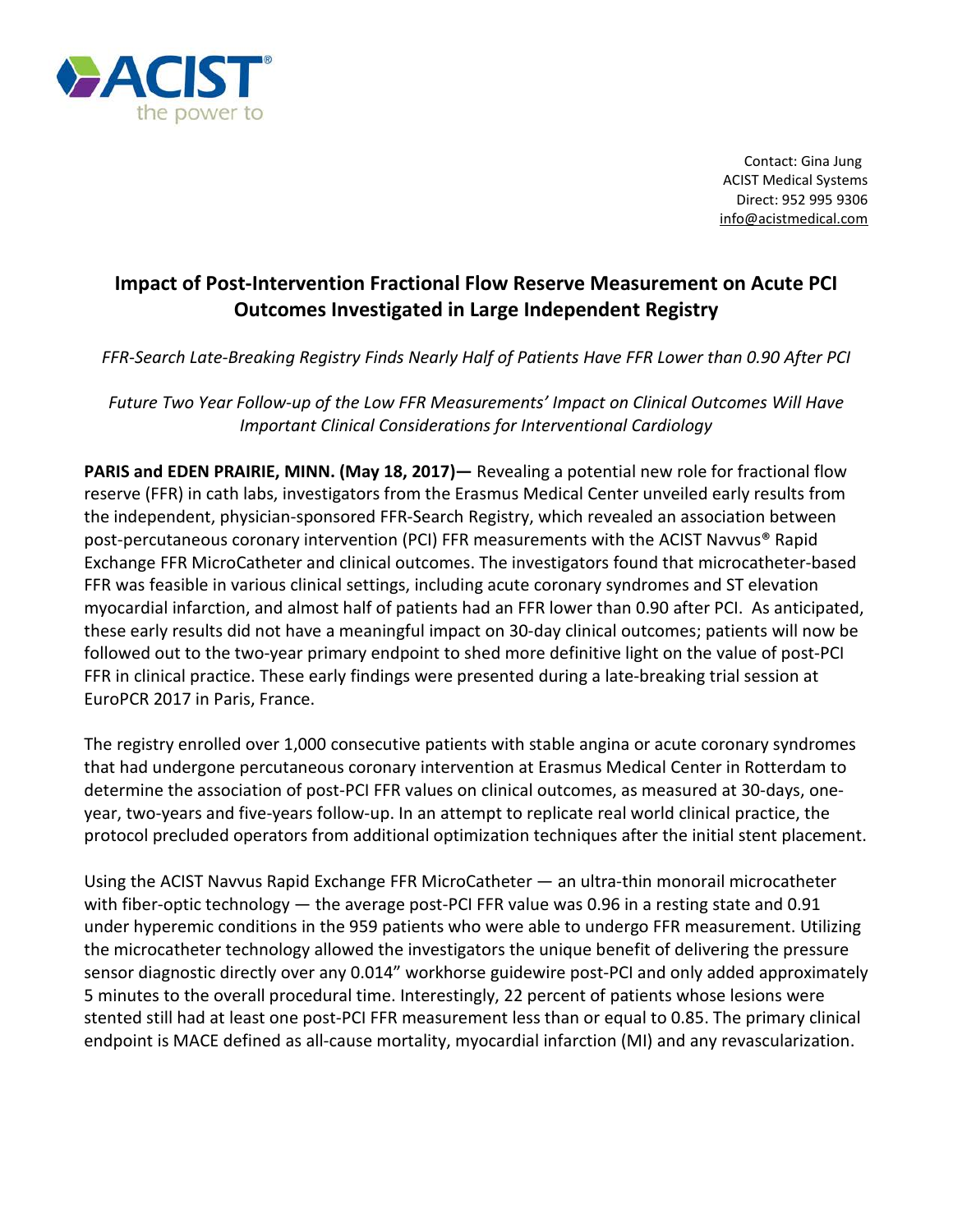

The initial 30-day data found that FFR measurements greater than 0.9 resulted in a MACE rate of 1.5 percent, while measurements less than 0.9 resulted in a MACE rate of 2.3 percent (p=ns). Furthermore, as the FFR measurements decreased in patients, the MACE rates numerically increased. While the patient cohorts with FFR measurements below 0.90 were underpowered to show statistical differences between groups, FFR measurements in the 0.86-0.90, 0.81-0.85 and less than or equal to 0.80 ranges resulted in MACE rates of 2.0 percent, 2.6 percent, and 2.8 percent, respectively.

"As FFR becomes more and more the standard to determine treatment approaches in patients with coronary artery disease, we are excited to see that this technology is safe, fast and easy to apply  $-$  as well as may be used to optimize longer-term outcomes after interventional procedures," said FFR-Search investigator Dr. Nicolas M. Van Mieghem, MD, PhD, FESC, co-principal investigator and Director of Interventional Cardiology at Thoraxcenter, Erasmus Medical Center in Rotterdam, Netherlands. "The preliminary data from FFR-Search has the potential to significantly expand this technology's role in the cath lab in the future, which is why we're eager to see the important results of the primary endpoint at two years."

In 60 of the patients having an FFR value equal to or less than 0.85, an intravascular high definition ultrasound analysis was performed to identify potential causes for the low post procedural FFR measurement. Stent under-expansion was the most frequently identified cause for low FFR, found in 84 percent of the cases, followed by focal lesions distal to the stent (52 percent), focal lesions proximal to the stent (43 percent) and stent malapposition (22 percent).

"Based on these results, we look forward to continuing to build the evidence supporting this new role of FFR," said FFR-Search co-investigator and presenter Dr. Roberto Diletti, MD, Interventional Cardiology at Thoraxcenter, Erasmus Medical Center in Rotterdam, Netherlands. "We are eager to see how the outcomes will unfold at one, two and five years, and how we may be able to best optimize these findings through further intervention after the post-treatment FFR measurement."

Unlike traditional pressure wires, the ACIST RXi® Rapid Exchange FFR System and Navvus® Rapid Exchange FFR MicroCatheter, allows physicians to use their 0.014" guidewire of choice throughout the procedure, addressing challenges of pressure wires, including, accessibility in challenging anatomies, maintaining wire position, pressure-measurement drift and ease of obtaining post-intervention FFR.

"Given that our differentiated microcatheter technology allows physicians the ability to perform rapid FFR measurements before, during and after intervention, all while maintaining their guidewire position, we feel that we are uniquely suited to address this new role of FFR compared to other FFR measurement modalities, including pressure wire-based FFR," said Tom Morizio, President and CEO, ACIST Medical Systems, Inc. "We look forward to partnering with physicians to develop this new approach and are optimistic about the possibility of our technology playing a new role in improving outcomes."